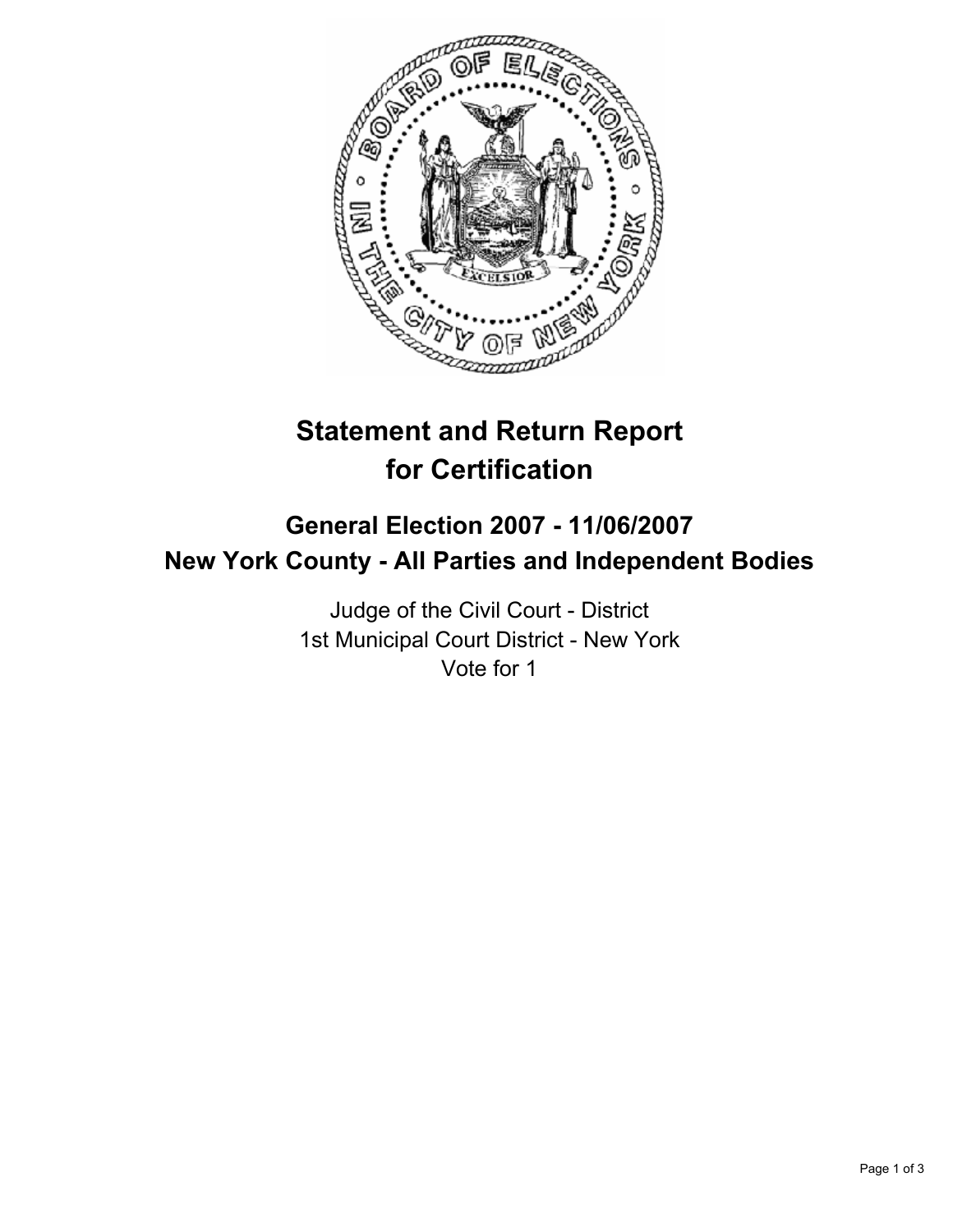

### **Assembly District 64**

| 1,490 |
|-------|
| 0     |
| 55    |
| 17    |
| 1,562 |
| 976   |
| 976   |
| 586   |
|       |

#### **Assembly District 66**

| PUBLIC COUNTER             | 1,801 |
|----------------------------|-------|
| <b>EMERGENCY</b>           |       |
| ABSENTEE/MILITARY          | 133   |
| AFFIDAVIT                  | 16    |
| <b>Total Ballots</b>       | 1,950 |
| LUCY BILLINGS (DEMOCRATIC) | 1,570 |
| KAREN SENKO (WRITE-IN)     |       |
| MATTHEW GELLER (WRITE-IN)  |       |
| <b>Total Votes</b>         | 1,572 |
| Unrecorded                 | 378   |